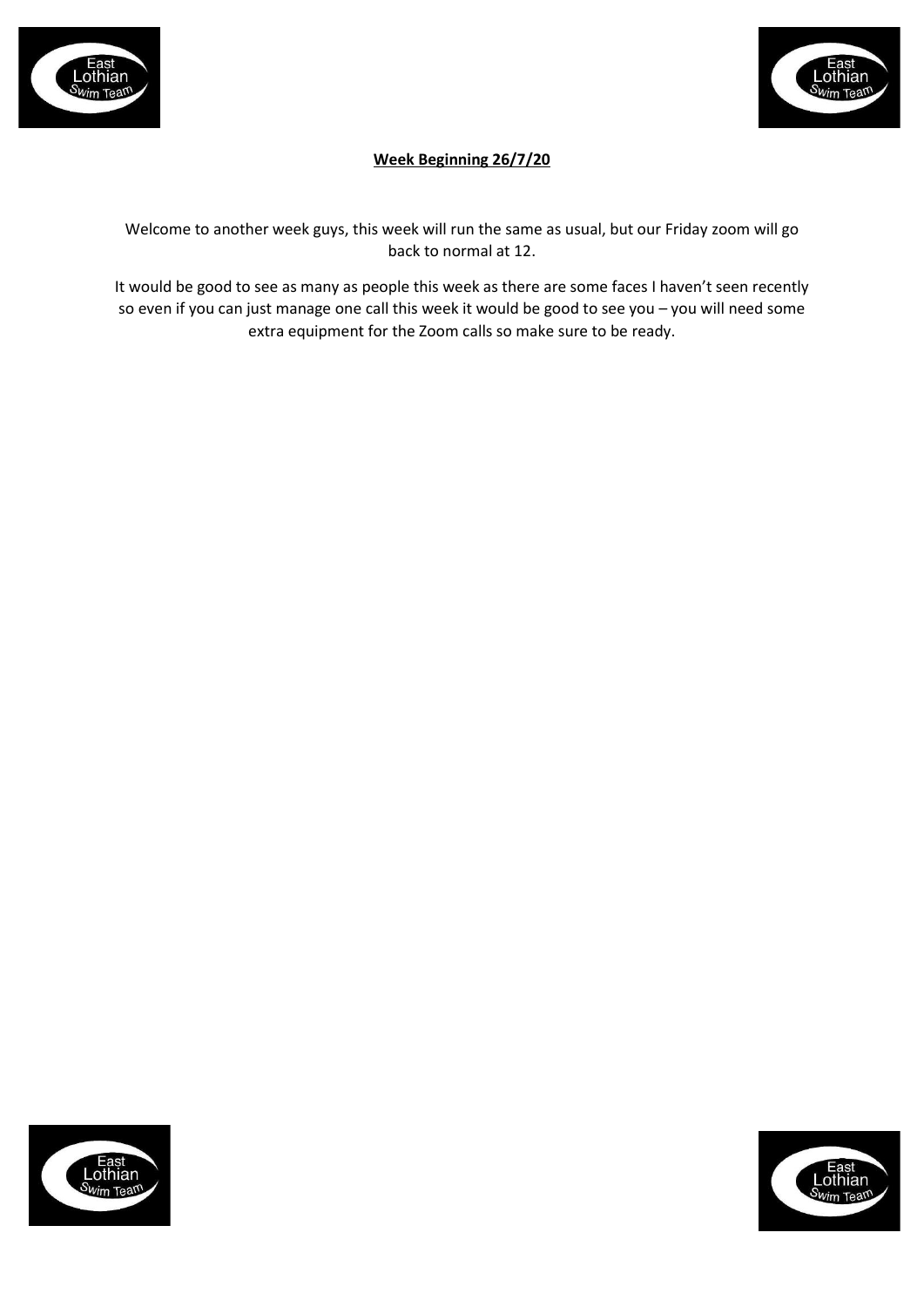



# **Warm Up**

Heart Raise Circuit 20 mins of 150 Skips 10 Dynamic Lunge

20 Skaters

Mobility Circuit

4 Rounds

10 Hamstring walkout with negative press up

30s Cat/Cow

20s Deep Squat Hold

Finish with alphabet ankles



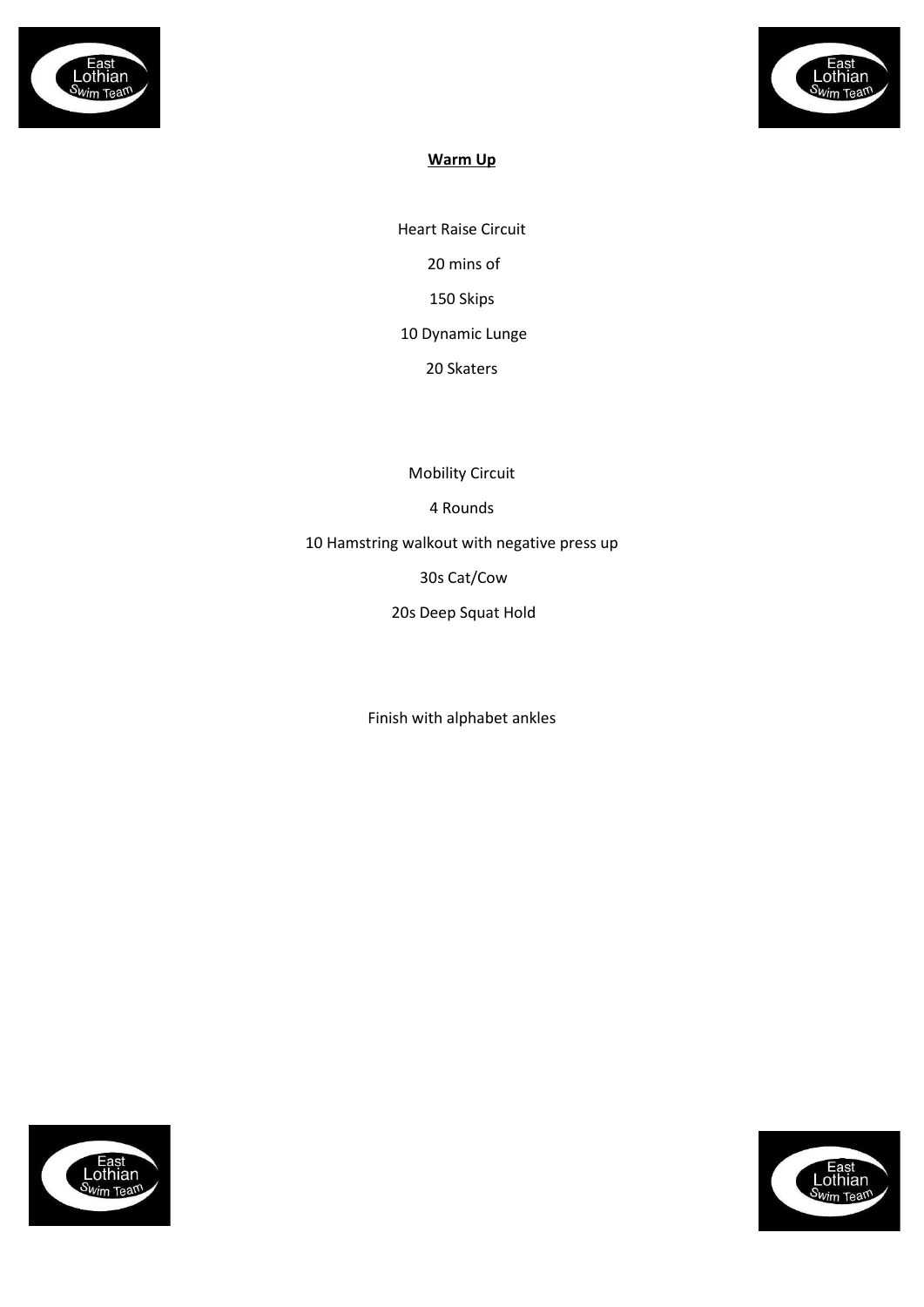



Sunday 26/7 Mobility Zoom With Jamie

Monday 27/7

Workout with Jamie on Zoom – Bring a theraband

### Tuesday Workout 28/7

We're bringing back this challenge workout! Good Luck! Please record you time and let me know how you did an Wednesday! Starter 1km run 4 Minutes V-Sit Hold 100 Down Ups 40 Squat Jumps 100 Russian Twists

Finisher 1km run

Wednesday Workout 29/7

Zoom call with Jamie – Bring a kick board and a band

#### Thursday Workout 30/7

For this one you'll need to find somewhere to do step ups – just enough to step up and get your quads working

5 rounds of 30s work 30s rest



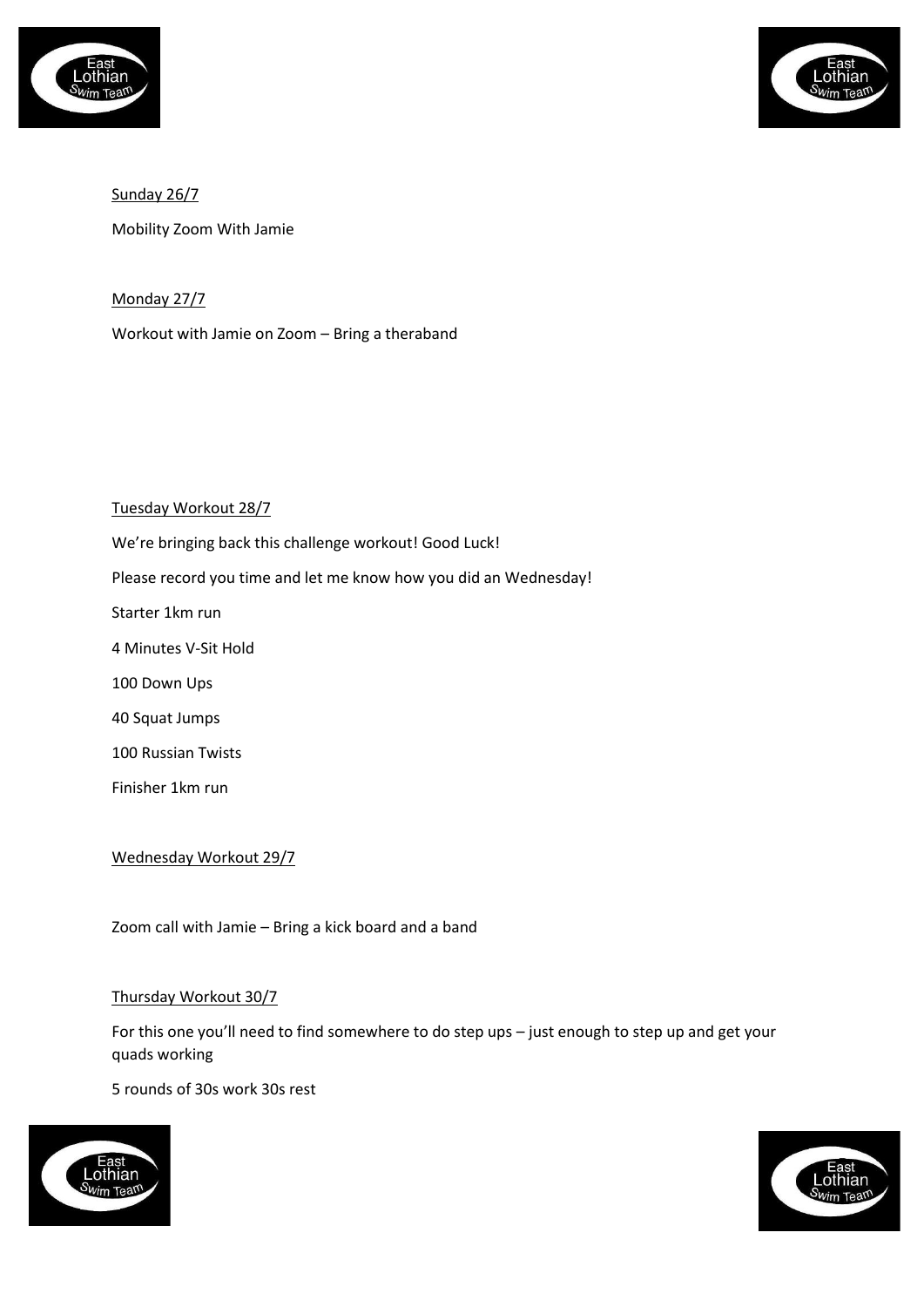



Squats Alternating Step Ups Split Squat right Split Squat Left

## Core Flow Finisher

3 Minutes Bear->Plank-> 6 Shoulder Taps->Bear->Down Dog->Down Dog Press up x3 ->Bear

#### Friday 31/7

No Workout – Rest day and chat with Jamie

#### Saturday 1/8

Circuit 1

50 seconds on 30 seconds off

4 rounds

Mountain Climber

Jumping Jacks

Broad Jumps

Dynamic Lunge Squat Combo (L/RSquat)

Core Session

4 Round no rest

10 crunches

20 ankle taps

20 v-sits

20s v-sit hold